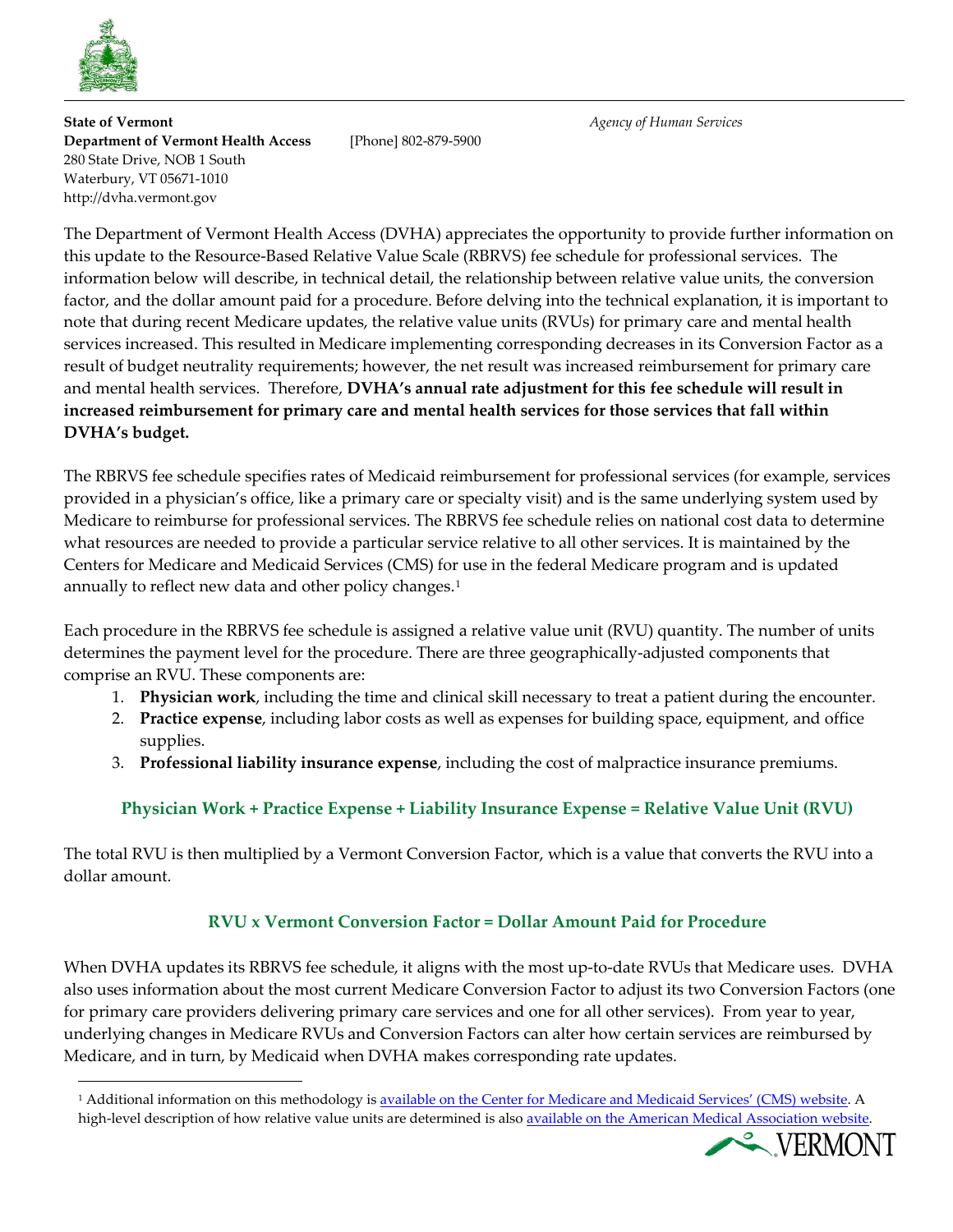## **Fiscal Impact of Changes to Rates in DVHA's Application of the Medicare Resource-Based Relative Value Scale Fee Schedule for Professional Services**

Data Used in the Fiscal Model is Medicaid Utilization with Dates of Service in Calendar Year 2019

The formula for payment in Medicare's/DVHA's RBRVS is: **Conversion Factor \* Relative Value Unit**.

Medicare has one Conversion Factor. DVHA has traditionally had two Conversion Factors (the higher of the two is for primary care services).

|                                                              | <b>Baseline Priced</b> | <b>Repriced Under</b> |
|--------------------------------------------------------------|------------------------|-----------------------|
|                                                              | <b>Under DVHA</b>      | <b>New DVHA Rates</b> |
|                                                              | <b>Rates Effective</b> | <b>Effective</b>      |
|                                                              | Nov 1, 2020            | Jan 1, 2022           |
| <b>Relative Value Units File from Medicare</b>               | CY2020                 | CY2022                |
| <b>Primary Care Conversion Factor</b>                        | \$36.09                | \$33.60               |
| as a Percent of what Medicare pays                           | 100%                   | 100%                  |
| <b>Standard Conversion Factor</b>                            | \$29.71                | \$28.54               |
| as a Percent of what Medicare pays                           | 82%                    | 85%                   |
| % of national relative values used for Work                  | 100.0%                 | 100.0%                |
| % of national relative values used for Practice              | 100.8%                 | 100.1%                |
| % of national relative values used for Malpractice Insurance | 58.2%                  | 56.9%                 |

 CMS applies a percentage of the relative values published as the national average to account for geographic cost differences.

| <b>Service Category</b>                       | <b>Detail Lines</b> | <b>Baseline Priced</b> |    | <b>Repriced</b> | <b>Dollar Difference</b> |            | Percent<br><b>Difference</b> |
|-----------------------------------------------|---------------------|------------------------|----|-----------------|--------------------------|------------|------------------------------|
| <b>All Codes</b>                              | 1,642,340           | \$<br>103,957,261      | \$ | 113,266,709     | \$                       | 9,309,448  | 9.0%                         |
| Eval & Mgmt Codes, Primary Care Providers     | 274,897             | \$<br>20,100,476       | \$ | 21,960,114      | \$                       | 1,859,638  | 9.3%                         |
| Eval & Mgmt Codes, not Primary Care Providers | 400,894             | \$<br>29,180,640       | \$ | 32,409,110      | \$                       | 3,228,470  | 11.1%                        |
| OB-GYN                                        | 2,466               | \$<br>3,248,593        | \$ | 3,522,072       | \$                       | 273,479    | 8.4%                         |
| <b>Mental Health Services</b>                 | 356,485             | \$<br>24,394,285       | \$ | 28,639,893      | \$                       | 4,245,608  | 17.4%                        |
| Chiropractic                                  | 28,222              | \$<br>990,407          | \$ | 959,231         | \$                       | (31, 176)  | $-3.1%$                      |
| Integumentary                                 | 12,997              | \$<br>1,324,527        | \$ | 1,309,082       | \$                       | (15, 445)  | $-1.2%$                      |
| Musculoskeletal                               | 13,206              | \$<br>2,637,785        | \$ | 2,600,886       | \$                       | (36, 899)  | $-1.4%$                      |
| Respiratory                                   | 2,697               | \$<br>397,782          | \$ | 391,899         | \$                       | (5,883)    | $-1.5%$                      |
| Cardiovascular                                | 2,314               | \$<br>505,647          | \$ | 489,137         | \$                       | (16, 510)  | $-3.3%$                      |
| Digestive                                     | 7,809               | \$<br>1,714,636        | \$ | 1,692,144       | \$                       | (22, 492)  | $-1.3%$                      |
| Urinary                                       | 2,609               | \$<br>312,669          | \$ | 310,386         | \$                       | (2, 283)   | $-0.7%$                      |
| <b>Genital Systems</b>                        | 5,718               | \$<br>893,910          | \$ | 900,362         | \$                       | 6,452      | 0.7%                         |
| <b>Delivery Services</b>                      | 3,598               | \$<br>112,023          | \$ | 109,716         | \$                       | (2,307)    | $-2.1%$                      |
| <b>Endocrine and Nervous</b>                  | 5,052               | \$<br>817,410          | \$ | 810,450         | \$                       | (6,960)    | $-0.9%$                      |
| Eye and Ocular                                | 3,932               | \$<br>596,377          | \$ | 581,485         | \$                       | (14, 892)  | $-2.5%$                      |
| Radiology                                     | 114,835             | \$<br>4,038,382        | \$ | 3,863,479       | \$                       | (174, 903) | $-4.3%$                      |
| Pathology                                     | 24,171              | \$<br>762,583          | \$ | 721,373         | \$                       | (41, 210)  | $-5.4%$                      |
| Medicine                                      | 377,575             | \$<br>11,851,080       | \$ | 11,919,289      | \$                       | 68,209     | 0.6%                         |
| All Other                                     | 2,863               | \$<br>78,049           | \$ | 76,601          | \$                       | (1, 448)   | $-1.9%$                      |

Department of Vermont Health Access